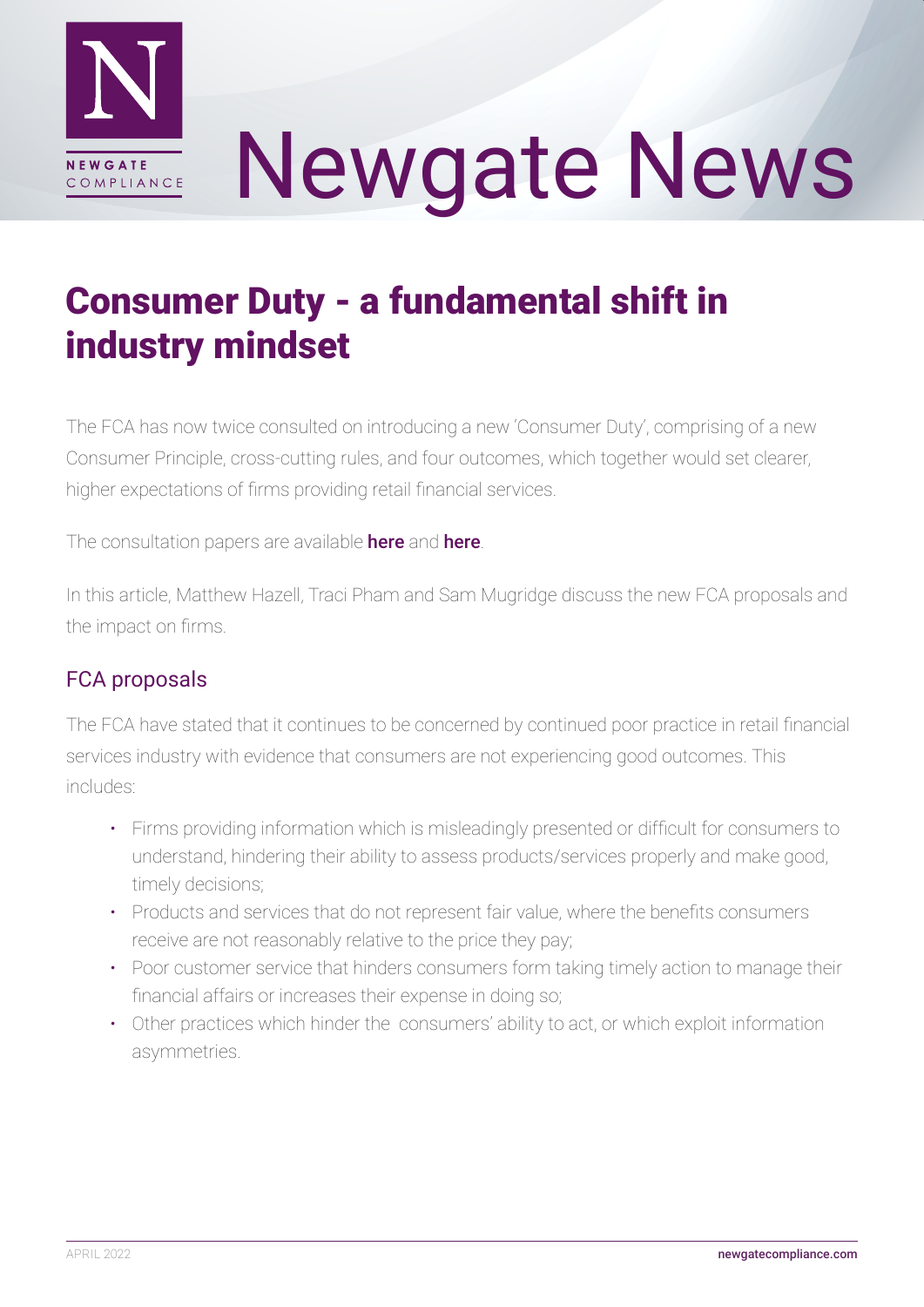

### Consumer Principle

The proposals includes a new 'Consumer Principle' stating:

#### 'A firm must act to deliver good outcomes for retail clients'

The FCA considers that this Consumer Principle sets a higher standard than Principles 6 and 7, and has proposed that where the Consumer Principle applies, **[Principles 6 and 7](https://www.handbook.fca.org.uk/handbook/PRIN/2/1.html)** will no longer apply.

#### Cross-cutting rules

The cross-cutting rules set out how firms should act to deliver good outcomes. They require firms to:

- act in good faith towards retail customers;
- avoid foreseeable harm to retail customers; and
- enable and support retail customers to pursue their financial objectives

The rules will be inserted in a new chapter PRIN 2A in the FCA Handbook, after PRIN 2 (The Principles).

#### Four outcomes

The FCA is also proposing a set of four outcomes and associated rules under the Consumer Duty, relating to:

- Products and services this outcome involves extending product governance requirements across all retail products, with different rules for manufacturers and distributors.
- Price and value the FCA has noted it does not propose to set out detailed requirements in how firms assess fair value, but emphasises that value needs to be considered in design and distribution stages of a product, and that low prices do not always mean fair value.
- Consumer understanding the FCA expects firms to focus much more on consumer outcomes and understanding throughout the customer journey.
- Consumer support firms must provide an appropriate standard of support to customers, so that customers can use products as reasonably anticipated, and do not face unreasonable barriers.